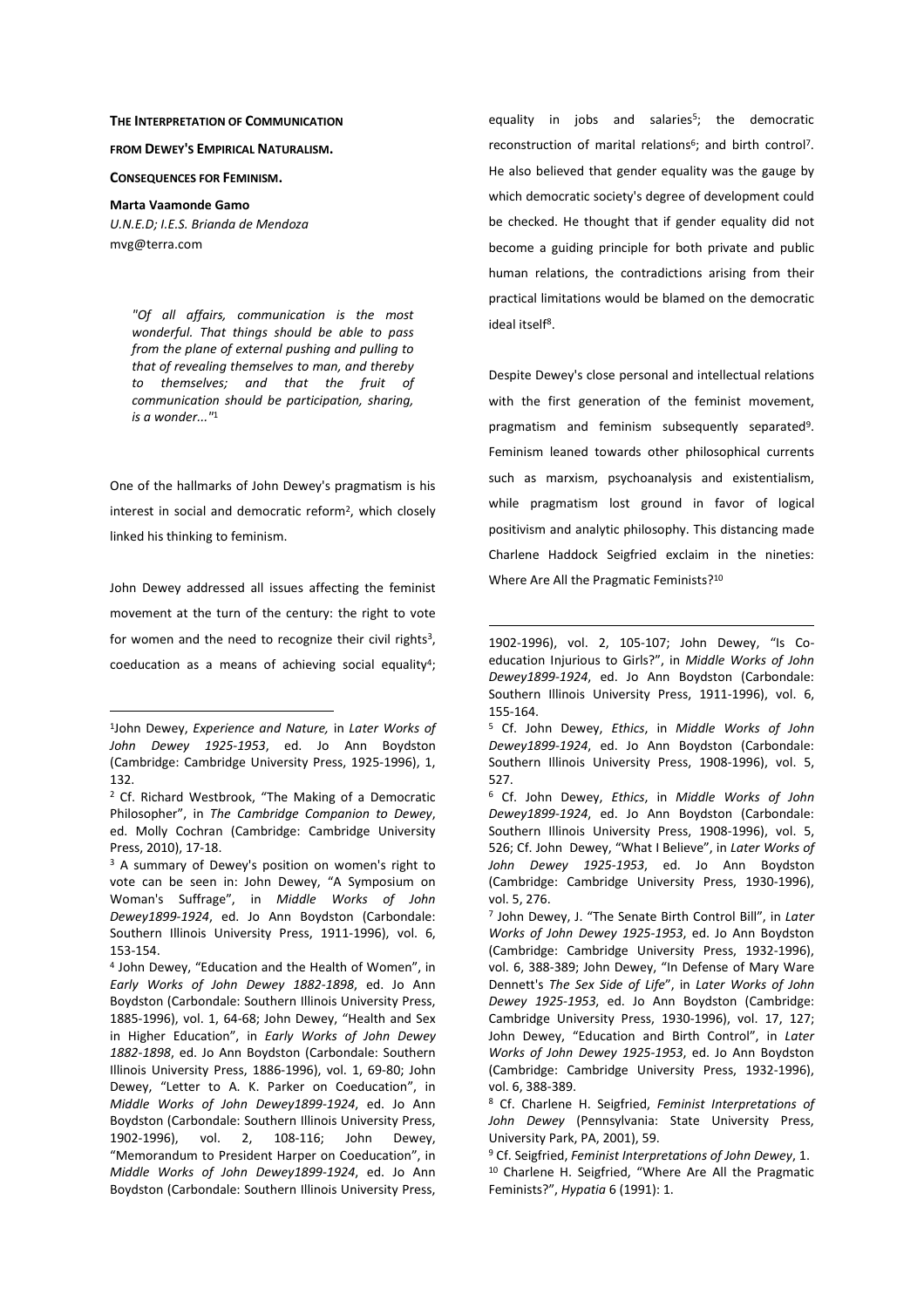Thanks largely to the contributions of this author, over the past two decades a pragmatist feminism has been developing, especially in the USA, allowing the mutual enrichment of feminism and pragmatism. Pragmatism offers feminism a research method, as Nancy Fraser<sup>11</sup> or Seigfried<sup>12</sup> pointed out. Feminism offers pragmatism an analysis of the unconscious matters of conduct and the power relationships which perpetuate sexist stereotypes<sup>13</sup>.

In line with this pragmatist feminism, I will try to show the possibilities what the naturalistic and empirical Deweyan concept of communication offers to the contemporary feminist debate. Dewey proposes a view on communication that overcomes the dilemma between an empty proceduralism and a traditionalism grounded on a substantive vision of the community or of values. The Deweyan alternative is particularly interesting for feminism because, on the one hand, it avoids a proceduralist consideration of discourse and rationality that leaves important aspects of the relations between women and men outside the scope of justice; and on the other hand, the empirical view of communication prevents a substantive vision of certain values from limitating the critical and reflective potential of women and men to guide their relationships.

 The first part of the paper presents the links between Dewey's pragmatism and feminism. The second part analyses the Deweyan interpretation of communication, concluding with some of the possibilities that it offers to feminism.

 $\overline{a}$ 

#### **Links between John Dewey and feminism**

Dewey's interest for democracy led him to defend women's equality as one of its basic aspects and engage with the suffrage movement, in which his wife, Alice Chipman, and one of his best friends, Jane Addams, took part actively. When the *International* organized a symposium on women's suffrage, Dewey said that a society cannot be called democratic if women, a large percentage of its population, do not have the same political rights as men. On August 8, 1912, he taught a summer course on women's suffrage to Columbia University students<sup>14</sup>. A few months later, he gave a conference on women's suffrage in *The Current Events Club of Englewood*. He also participated in marches organized by the suffragist movement<sup>15</sup>. Dewey served on the first consulting committee at Hull House, an institution founded by Jane Addams in 1889<sup>16</sup>. He recognised that his faith in democracy as a way of life achieved by education was strengthened by his contact with Addams<sup>17</sup>.

The strong connection between Dewey and Addams confirms the mutually enriching relationship between feminism and pragmatism in its origins. Women at Hull House, who actively took part in the social reform of Chicago through their social and intellectual activities, found in Dewey's thinking the theoretical support which they did not find in the narrow formalism of university academia<sup>18</sup>. Moreover, the pragmatism that Dewey's

<sup>11</sup> Cf. Nancy Fraser, "Pragmatism, Feminism, and the Linguistic Turn", in *Feminist Contentions*, ed. Seyla Benhabib, Judith Butler, Drucilla Cornell, and Nancy Fraser (New York: Routledge, 2011), 166.

<sup>12</sup> Cf. Maurice Hamington and Celia Bardwell-Jones, *Contemporary Feminist Pragmatism* (New York: Routledge, 2012), 2-3.

<sup>13</sup> Cf. Charlene H. Seigfried, "John Dewey's Pragmatist Feminism", in *Feminist Interpretations of John Dewey*, ed. Seigfried, 55.

<sup>14</sup> Cf. George Dykhuizem, *The Life and Mind of John Dewey* (Carbondale: Southern Illinois University Press, 1974), 150.

<sup>&</sup>lt;sup>15</sup> There are more details on Dewey's participation in the suffrage movement in: Dykhuizen, *The Life and Mind of John Dewey*, 149-150.

<sup>16</sup> Cf. Jane Addams, "A Toast of John Dewey", in *Feminist Interpretations of John Dewey*, ed. Seigfried, 25.

<sup>17</sup> Cf. Molly Cochran, ed. *The Cambridge Companion to Dewey* (Cambridge: Cambridge University Press, 2010), 28.

<sup>18</sup> Cf. Charlene H. Seigfried, "John Dewey's Pragmatist Feminism", in *Feminist Interpretations of John Dewey*, ed. Seigfried, 50.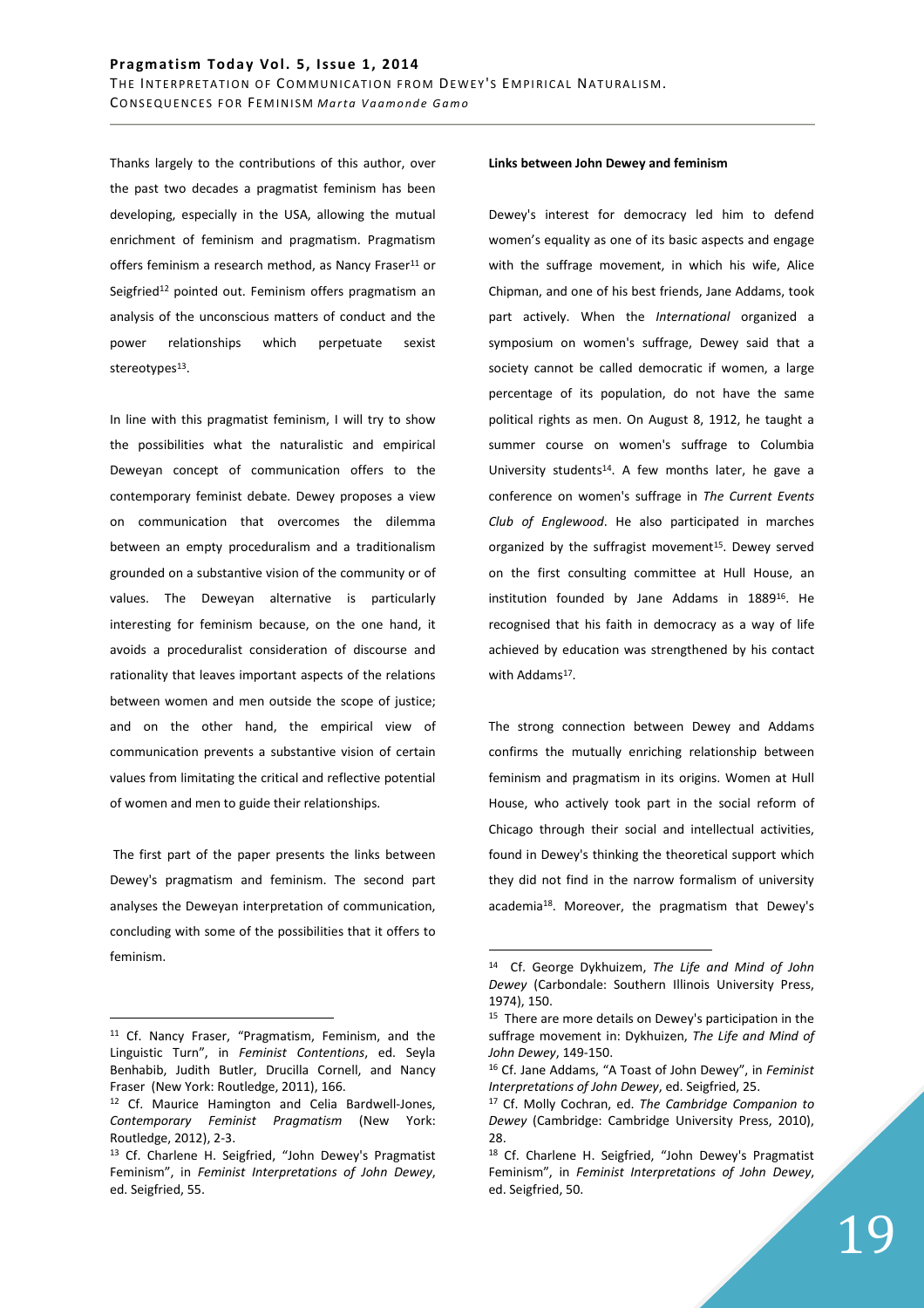professed, his consideration that theory also has a practical sense, led him to formulate his democratic ideal in view of the practices developed at Hull House<sup>19</sup>, the Institution that inspired the famous Laboratory School which he founded later.

Dewey supported a model of participatory democracy and a practical, social and emancipatory view of philosophy that brought him close to feminist ideas from the origins of his thought. In keeping with his radical democratic ideal, he believed that the emancipation of women would be achieved when the relationships of subordination with men became collaborative. Gender equality had a radical sense for Dewey, as he interpreted it as a vital principle that should guide all relationships between women and men, both publicly and privately, therefore affecting all aspects of their personality, both intellectual and emotional. He understood that the replacement of dominant relationships by equal relationships required an institutional change, but that this change was meaningless if it was notcoming from a change in attitudes and personal dispositions<sup>20</sup>.

Accordingly, an educational reform designed to promote a democratic life habits between men and women was essential<sup>21</sup>. Dewey devoted several articles specifically to this topic "Letter to A. K. Parker on Coeducation" (1902), "Memorandum to President Harper on Coeducation" (1902); Is Co-education Injurious to Girls?" (1911). He believed that coeducation enhanced the working and social participation of women, i.e., it prevented their education being used solely to turn them into wives, mothers or teachers. But coeducation also meant that children would work together on common projects, which was the way to not only promote attitudes of mutual sympathy and respect but also the critical thinking, communication of ideas and intellectual honesty which characterise scientific research<sup>22</sup>. Coeducation was the cornerstone needed to raise the social intelligence on which democracy depended.

 But in addition to educational reform, the replacement of the relationships of subordination by relationships of collaboration between women and men required the transformation of all social institutions, especially marriage. Dewey states in *What I Believe?* (1930) that ideas about family and marriage were an exclusively male construction<sup>23</sup>. Consequently, the family needed to be reformed too to achieve real equality. He dedicated part of his work *Ethics* (1908) to this issue. Like feminism, he stated that the general and functional dualism of the public and private sectors set limits on personal development, on the functional effectiveness of institutions andon cooperation between women and men whose attitudes and interests conflicted<sup>24</sup>. Although he welcomed the incorporation of women into the workplace, as it provided them with financial independence, helping to correct their subordination to men, he regretted that this inclusion was not done on an equal basis. Job training for women was worse than that for men, so they could only aspire to very limited and low-paid jobs. In addition to this, the traditional idea thatfamily care was the responsibility of women remained, so they had to combine family care with their

 $\overline{a}$ 

<sup>19</sup> Cf. Richard Bernstein, *Filosofía y democracia: John Dewey* (Barcelona: Herder, 2010), 77.

<sup>20</sup> Cf. John Dewey, "Creative Democracy-The Task Before Us", in *Later Works of John Dewey 1925-1953*, ed. Jo Ann Boydston (Cambridge: Cambridge University Press, 1939- 1996), vol. 14, 228.

<sup>21</sup> Cf. Robert B. Westbrook, *John Dewey and American Democracy* (Ithaca: Cornell University Press), 94-95.

<sup>22</sup> Cf. John Dewey, "Letter to A. K. Parker on Coeducation", John Dewey, "Letter to A. K. Parker on Coeducation", in *Middle Works of John Dewey1899- 1924*, ed. Jo Ann Boydston (Carbondale: Southern Illinois University Press, 1902-1996), vol. 2, 111.

<sup>23</sup> Cf. John Dewey, "What I Believe", in *Later Works of John Dewey 1925-1953*, ed. Jo Ann Boydston (Cambridge: Cambridge University Press, 1930-1996), vol. 5, 276.

<sup>24</sup> Cf. John Dewey, *Ethics*, in *Middle Works of John Dewey1899-1924*, ed. Jo Ann Boydston (Carbondale: Southern Illinois University Press, 1908-1996), vol. 5, 523-524.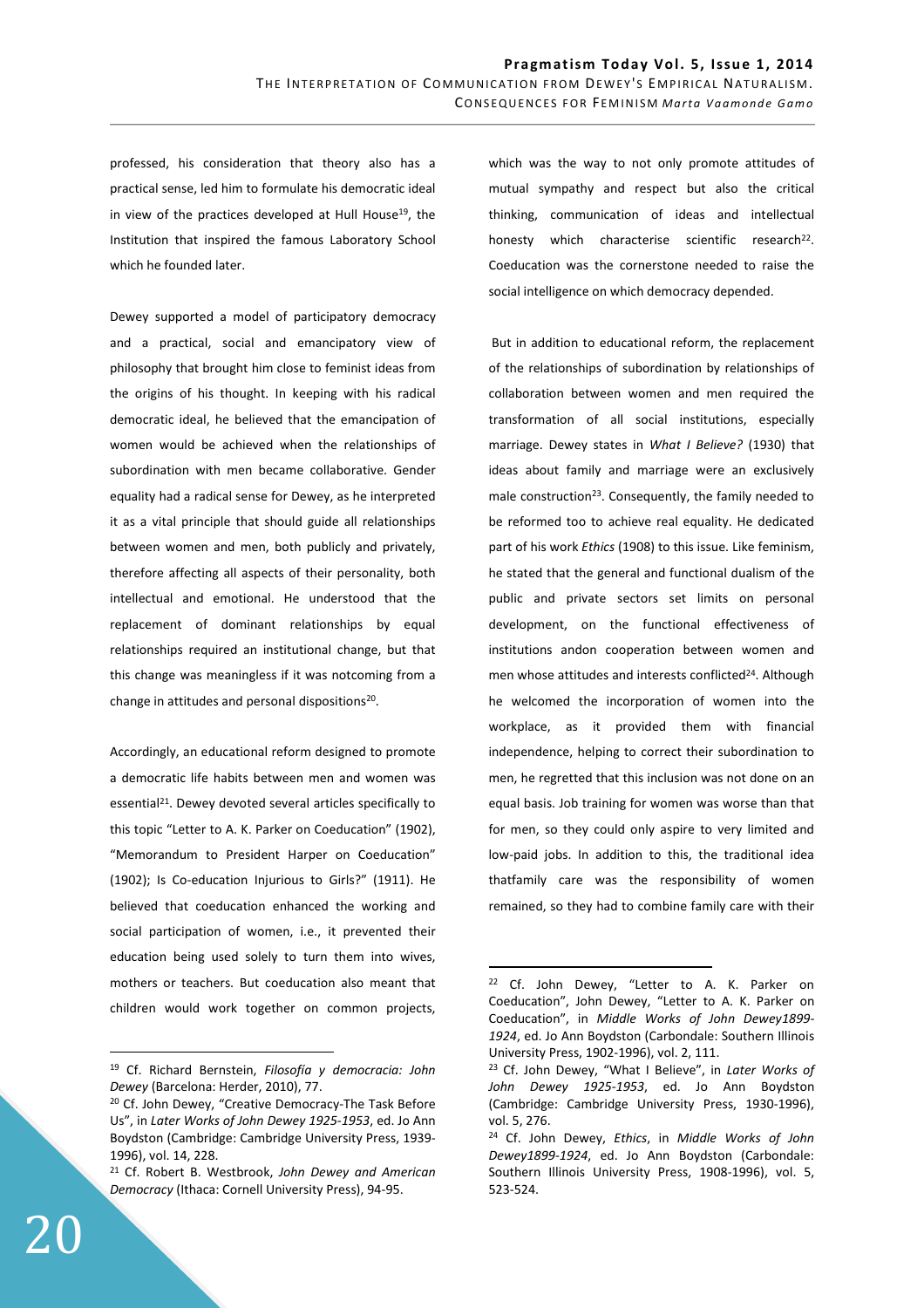job, which, Dewey stresses, was hardly rewarding<sup>25</sup>. Dewey applied the same type of change to the family institution as to other social institutions. He did not propose breaking up the family but democratically reforming it<sup>26</sup>. The main way to achieve this, Dewey thought, was through education.

Dewey's analysis of the family is particularly relevant because it allows to check the scope and limits of his feminist proposal and, therefore, of his democratic approach. The assessment of the family in *Ethics* and the methods to reform it change in *"War's Social Results"* (1917). Dewey proposes that marriage should remain "as it is" instead of being democratically transformed as suggested in *Ethics* and that women should "abdicate" their public and employment status upon marriage to facilitate soldier's reintegration into civil life. Instead of looking for a way to reintegrate men while supporting the emancipation of women, Dewey maintains the male hegemony in case of conflict of interest.

Dewey had anenormous confidence in intelligence and its complement, education<sup>27</sup>. Although it is true that, as Bernstein emphasised, he did not dismiss the conflicting aspects of American democracy<sup>28</sup>, he did believe that the main procedure for attaining democratic progress was extending social intelligence through education. As a result, he did not analysed the influence that unconscious aspects of personality have on the direction of intelligence and behaviour nor their role in the

 $\overline{a}$ 

perpetuation of prejudice. He also did not analyse in depth, as Seigfried indicated<sup>29</sup>, the social force of prejudice and the factors that contribute to its continuity. He only devoted two articles to this topic, *"Racial Prejudice and Friction"* (1922) and *"Contrary to Human Nature"*. According to Dewey, force of habit leads us to "naturalise"whatactually has a social origin, for example, the subordination of women. In this sense, the feminist analysis of the factors which preserve sexist habits and gender prejudices provides depth and allows us to complete deweyan criticism.

# **The Deweyan interpretation of communication and its contributions to feminism**

 After the well-known linguistic turn of philosophy, most of the current political theories recognise dialogue as a process of democratic legitimation. In the field of contemporary feminism, the importance of communication and shared interest are also highlighted in order to move towards a democracy in which women participate with their own voice.

Despite the emphasis on dialogue as a normative process, its meaning varies among different feminist currents of thought, causing dilemmas which Dewey's empirical naturalism allows to illumniate.

Feminist discourses relating to dialogue as a normative process are profuse. I will use two of them: the politics of difference proposed by I. Young and cosmopolitanism advocated by S. Benhabib. Both derive from discourse ethics: they conceive dialogue as a process of legitimation and support the recognition of the equal dignity of participants and the free expression of their interests as its constitutive principles<sup>30</sup>. However, they differ in their interpretation of dialogue. This disparity

<sup>25</sup> Cf. John Dewey, *Ethics*, in *Middle Works of John Dewey1899-1924*, ed. Jo Ann Boydston (Carbondale: Southern Illinois University Press, 1908-1996), vol. 5, 528.

<sup>26</sup> Cf. John Dewey, *Ethics*, in *Middle Works of John Dewey1899-1924*, ed. Jo Ann Boydston (Carbondale: Southern Illinois University Press, 1908-1996), vol. 5, 536/529.

<sup>&</sup>lt;sup>27</sup> Cf. John Dewey, "Creative Democracy-The Task Before Us", in *Later Works of John Dewey 1925-1953*, ed. Jo Ann Boydston (Cambridge: Cambridge University Press, 1939- 1996), vol. 14, 227.

<sup>28</sup> Cf. Cochran, ed. *The Cambridge Companion to Dewey*, 297, 298.

<sup>29</sup>Cf. Seigfried, *Feminist Interpretations of John Dewey*, 57.

<sup>30</sup> Cf. Iris M. Young, *Intersecting Voices*, *Dilemmas of Gender, Political Philosophy and Policy* (Princeton: Princeton University Press), 49.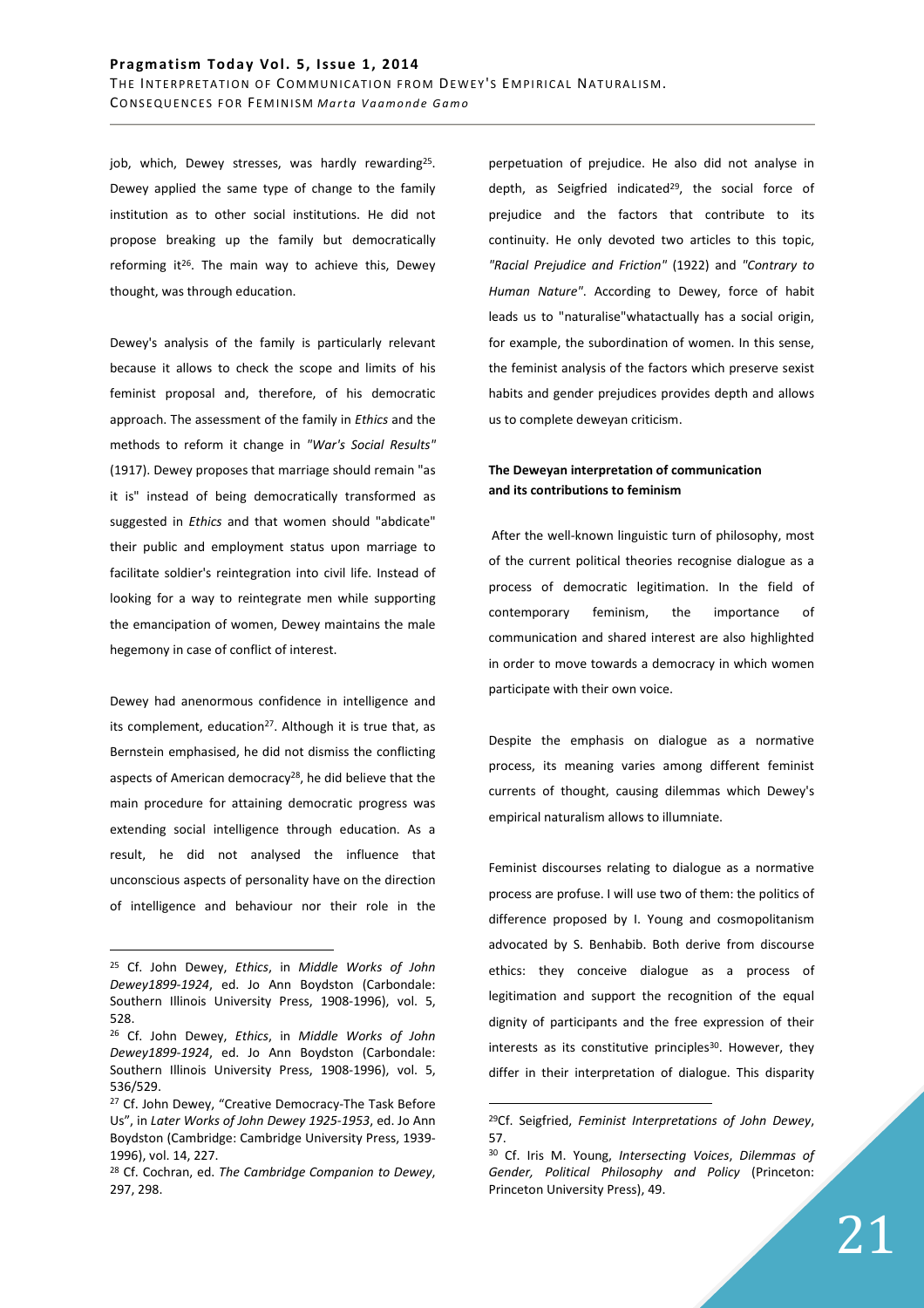expresses and summarises some of the dilemmas of contemporary political theory.

Young's post-structuralist proposal<sup>31</sup> highlights the importance of social and cultural contexts that shape the personality of the individuals involved in policy dialogue and which underlie the dialogue itself. As a result, respect for the dignity of the members in the debate involves respecting their cultural conditions which must be recognised and expressed. Consistent with this approach, Young proposes a politics of difference aimed to the recognition and expression of traditionally oppressed groups<sup>32</sup>.

Benhabib believes that democracy is characterised by individuals having the opportunity to thoughtfully determine the rules that guide their coexistence, instead of relying on uncritically assumed values or discriminatory practices. The equal dignity and freedom of the debate depends on all individuals having equal opportunities to participate and reasonably defend their approaches, in order to reach agreements. For this exact reason, Benhabib, unlike Habermas<sup>33</sup>, does not limit the topics that should be discussed to shared intestests: the specific interests of certain groups or individuals can be discussed, and individuals involved in the debate are not previously autonomous or even have a clear awareness of themselves and others, as traditional contractualismdefends, but they developtheir autonomy

and reflective capacity during the course of the debate<sup>34</sup>. Young criticises Benhabib's theory of justice for not analysing the social conditions needed for individuals to be able to express their own interests<sup>35</sup>. As a result, according to Young, it justifies the social domination of those individuals who control the discursive strategies of the debate. From Young's point of view, discrimination and assimilationism are the scenarios that arise from Benhabib's democratic proposal.

Benhabib believes that the recognition of different groups proposed by Young can be discriminatory for certain individuals, for example, for women<sup>36</sup>. In fact, the attempt to reconcile general rights with traditional rights in certain multi-ethnic areas and for certain issues which are considered private, such as family, has meant that the aspects of life that most directly involved women were ruled by patriarchal regulations<sup>37</sup>. Ultimately, the excessive importance of cultural groups as determinants for individuals, according to Benhabib, is a threat to the democratic and emancipatory feminist ideal that attempts to replace uncritically assumed customs by the reflection of individuals as determinant of the guidelines that guide their coexistence<sup>38</sup>.

Benhabib and Young shared their defence of participatory democracy whose guidelines are adopted through an orderly debate for equality and freedom. However, while Young regards the groups as units of political representation, Benhabib considers the individuals. Young refers to equality and freedom of traditionally oppressed groups, without taking into account, according to Benhabib, the fact that cultural

 $\overline{a}$ 

<sup>&</sup>lt;sup>31</sup> Cf. Young's influences include M. Merleu-Ponty, Simone de Beauvoir, J. Lacan, M. Foucault, J. Derrida, J. Kristeva, G. Deleuce, L. Irigaray, P. Bourdieu, T. Adorno, J. F. Lyotard and E. Levinas. Cf. Iris M. Young, *On Female Body Experience* (Oxford: Oxford University Press, 2005), 8. Cf. Iris M. Young, *Justice and the Politics of Difference* (Princeton: Princeton University Press), 7. Cf. Young, *Intersecting Voices*, 50.

<sup>&</sup>lt;sup>32</sup> Cf. Iris M. Young, "Imparcialidad y lo cívico público", in *Feminist Theory and Critical Theory*, ed.Seyla Benhabib and Drucilla Cornell (Valencia: Alfons el Magnànim, 1990), 116.

<sup>33</sup> Cf. Seyla Benhabib, *El ser y el otro en la ética contemporánea* (Barcelona: Gedisa, 2006), 129.

<sup>34</sup>Cf. Benhabib, *El ser y el otro en la ética contemporánea*, 66.

<sup>35</sup> Cf. Young, *Intersecting Voices*, 48.

<sup>36</sup> Cf. Seyla Benhabib, "In Memoriam Iris Young 1949- 2006", *Constellations*, vol. 13, nº 4, December 2006: 442. 37Cf. Benhabib includes some specific examples in: Seyla Benhabib, *The Claims of Culture* (Buenos Aires: Katz, 2006), 156-163.

<sup>38</sup> Cf. Benhabib, *El ser y el otro en la ética contemporánea*, 29.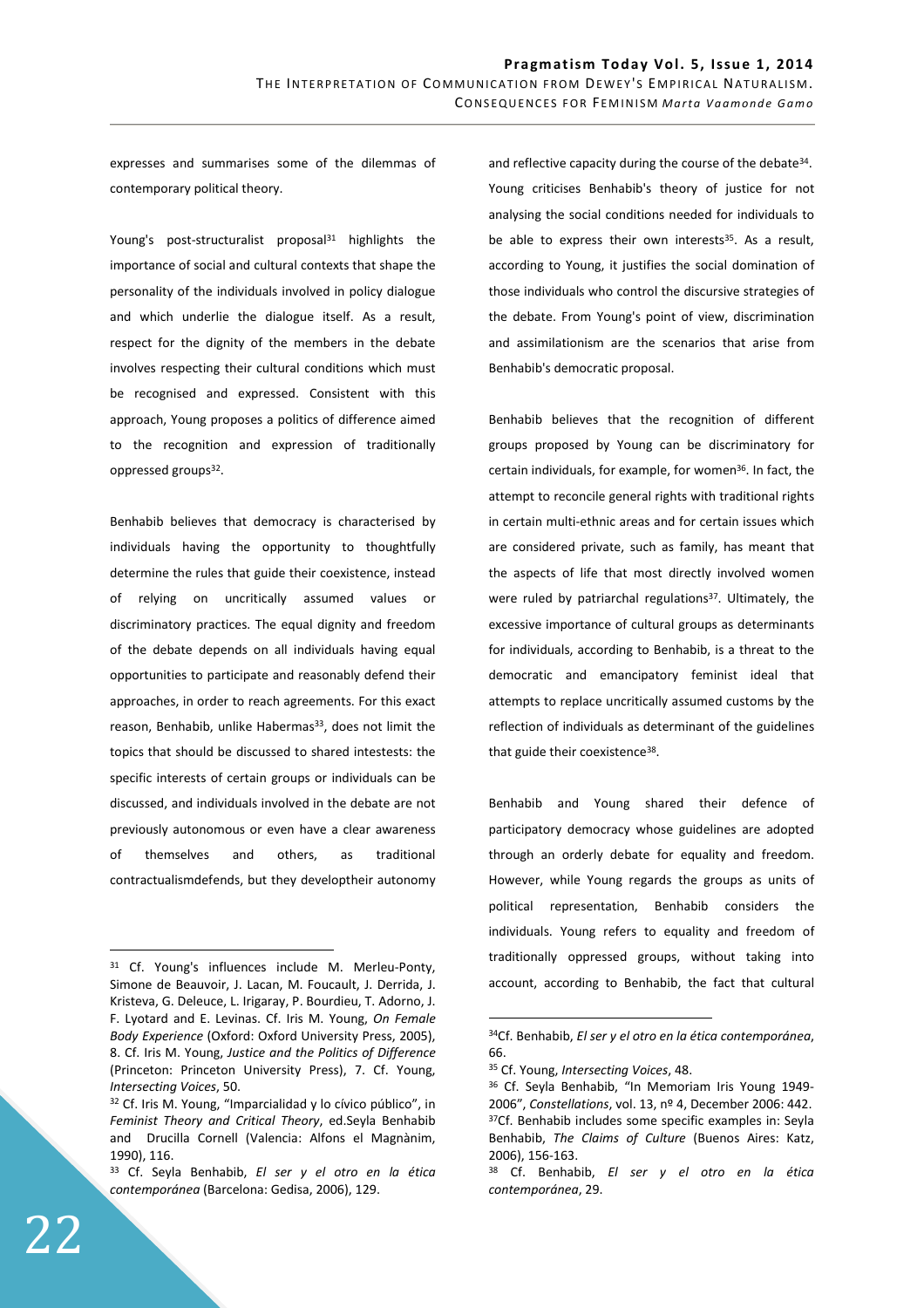differences can be oppressive for individuals. Benhabib refers to equality and freedom of individuals, without taking into account, according to Young, the social conditions on which individuality depends, which can be oppressive. The result is that Benhabib believes that dialogue is a process for moving towards cosmopolitan rights, while Young believes that it is a method for increasing recognition of cultural and social differences and particularities.

Dewey also proposed participatory democracy based on dialogue. However, it is based neither on the individual nor on the social group, but on the transactions between the individual and the group, which constitute his experience.Accordingly, Dewey uses an empirical method in his analysis which, as I will try to point out, radicalise the democratic ideal and allows to dissolve the boundaries between other alternative democratic proposals currently under discussion.

Dewey regarded democracy as a participatory way of life<sup>39</sup>, so references to communication as support for democracy are found in most of his political writings; but it is in *Experience and Nature* where he applies his empirical method to analyse the ontological and anthropological roots of language and communication, on which he bases his idea that dialogue is a political and moral process<sup>40</sup>.

Dewey opposed the traditional, rationalist views on language, according to which it is an expression of an antecedent thought. In this regard, he stated:

"The heart of language is not "expression" of something antecedent, much less expression of antecedent thought. It is communication; the establishment of cooperation in an activity in which there are partners, and in which the activity of each is modified and regulated by partnership<sup>41</sup>".

In the traditional view of language, the ontological primacy was on the substances, which corresponded to ideas, and which, finally, are expressed in words. Dewey's starting point is concrete experience, as a relationship between individuals in a particular context, instead of the substance. In such a vital position, individuals must cooperate, coordinating their actions in order to survive. In order to cooperate, certain gestures and phenomena began to be used as symbols and signs of other phenomena and actions. Therefore, language expressions appear when certain gestures or phenomena begin to acquire a new use, a symbolic use<sup>42</sup>.

Communication, whose function and meaning is participation, is instrumental and final, according to Dewey<sup>43</sup>. It is a procedure which, through its symbolic representation, makes all past events available, saving us from the tyranny of the present and giving us the ability to imaginatively rearrange the experience. But it is also final because it selects the aspects of the phenomena and the order of things which arereagarded as valuable in a particular community, on which depends the development of our personality, our way of perceiving, feeling and acting.

 $\overline{a}$ 

<sup>39</sup> Cf. John Dewey, "The Ethics of Democracy", in *Early Works of John Dewey 1882-1898*, ed. Jo Ann Boydston (Carbondale: Southern Illinois University Press, 1888- 1996), vol.1, 240.

<sup>40</sup> Cf. John Dewey, *Experience and Nature,* in *Later Works of John Dewey 1925-1953*, ed. Jo Ann Boydston (Cambridge: Cambridge University Press, 1925-1996), vol.1, 4.

<sup>41</sup> Cf. John Dewey, *Experience and Nature,* in *Later Works of John Dewey 1925-1953*, ed. Jo Ann Boydston (Cambridge: Cambridge University Press, 1925-1996), vol.1, 141.

<sup>42</sup> Cf. Sidney Hook, *John Dewey. Semblanza intelectual,*  (Barcelona: Paidós, 2000), 58.

<sup>43</sup> Cf. Cf. John Dewey, *Experience and Nature,* in *Later Works of John Dewey 1925-1953*, ed. Jo Ann Boydston (Cambridge: Cambridge University Press, 1925-1996), vol.1, 159.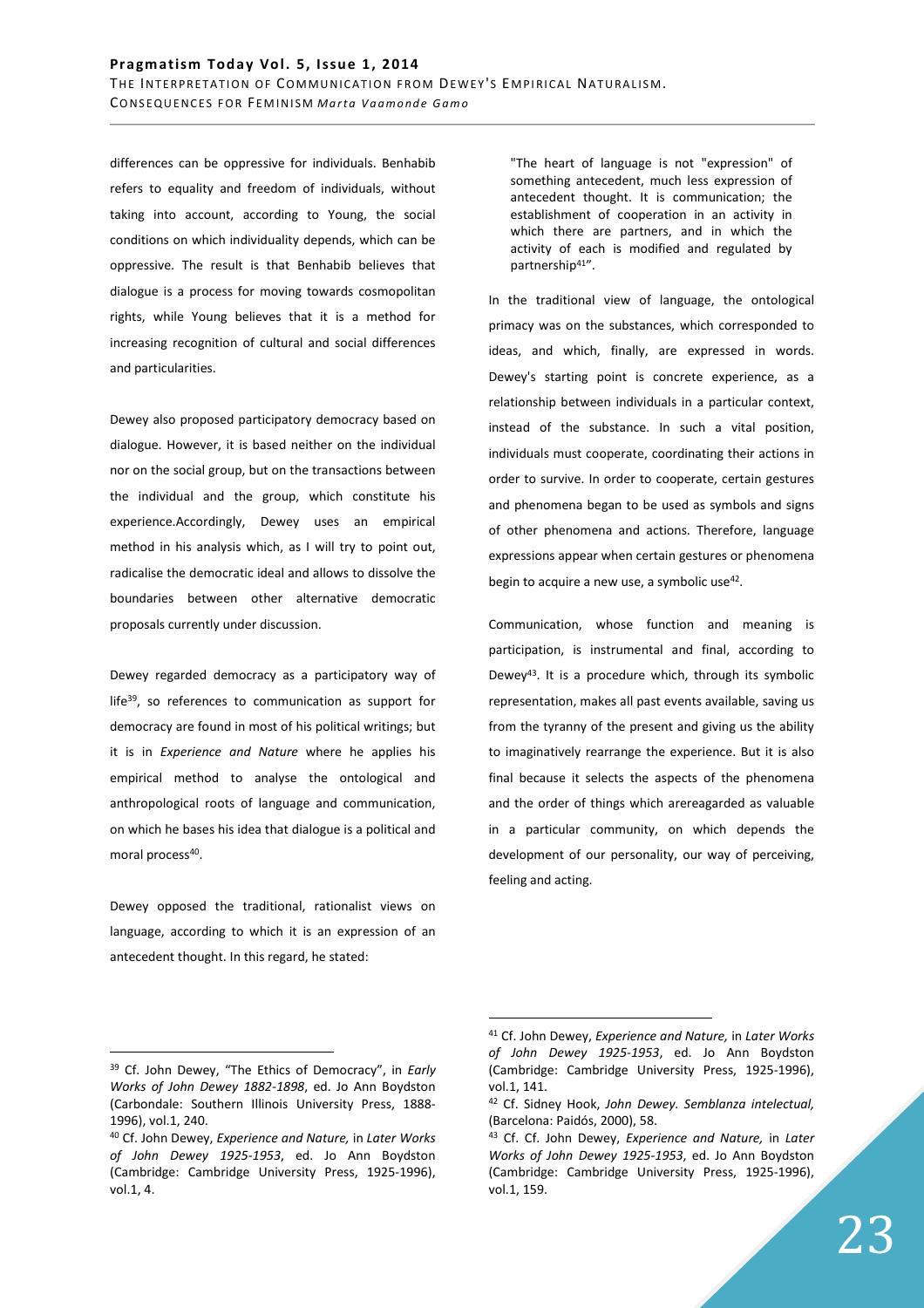Since democracy is an ideal participatory way of life, communicative relationships are their primary means of development<sup>44</sup>. As such, Dewey's democracy takes on a radical sense because the communicative relationships which characterise it are constituents of individuality and community. Unlike other policy proposals, the deweyan starting point lies not with individuals or groups but with human transactions<sup>45</sup>, that culminate when they are communicatively ordered<sup>46</sup>.

The radical nature of dialogue and communication means that, according to Dewey, it must affect all dimensions of personality and all areas of relationships, both public and private<sup>47</sup>. In Dewey's case, dialogue cannot be reduced to a process of public deliberation. In this case,there is always a remanent deprived of justice: whether the *ethos* in which the debate is settled, which escapes Benhabib's criticism; or the functioning of the groups, which Young admits without critical evaluation<sup>48</sup>. According to Dewey, the aim is to raise interests in which everyone can participate and to which everyone can contribute, each with their specific ideas<sup>49</sup> .The procedure and way for giving reasons comes from the communication process, to which it gives an order. The

most important thing is that the proccess keeps on. This is achieved by promoting interest in collaborating<sup>50</sup>.

Dewey and feminism share their interest in progressing towards a participatory democracy in which women collaborate with their own voices. However, the communication on which Dewey's democracy is based has a radical sense which gives a broader scope to his proposal compared to other contemporary feminist alternatives. According to Dewey, communication serves to cooperatively give order to human experience. Through communication, both individuality and community develop. As a result, and unlike other alternatives, Dewey does not assume the ability of individuals to act autonomously, which depends on specific social and objective conditions; or groups, whose functioning depends on the rules and conduct of individuals. Dewey does, however, attach great importance to the performative character of language as communicative relationships allow a progressive and democratic transformation of personalities and communities. It therefore applies to all social relations, both public and private, and all aspects of the person: intellectual, emotional and volitive.

 $\overline{a}$ 

<sup>44</sup> Cf. John Dewey, *The Public and its Problems*, in *Later Works of John Dewey 1925-1953*, ed. Jo Ann Boydston (Cambridge: Cambridge University Press, 1927-1996), vol. 2, 350.

<sup>45</sup> Cf. John Dewey, "The Ethics of Democracy", in *Early Works of John Dewey 1882-1898*, ed. Jo Ann Boydston (Carbondale: Southern Illinois University Press, 1888- 1996), vol.1, 231.

<sup>46</sup> Cf. John Dewey, *Ethics*, in *Middle Works of John Dewey1899-1924*, ed. Jo Ann Boydston (Carbondale: Southern Illinois University Press, 1908-1996), vol. 5, 349.

<sup>47</sup> Cf. John Dewey, "Creative Democracy-The Task Before Us", in *Later Works of John Dewey 1925-1953*, ed. Jo Ann Boydston (Cambridge: Cambridge University Press, 1939- 1996), vol. 14, 228.

<sup>48</sup> Cf. Barbara Thayer-Bacon, "Education's Role in Democracy: The Power of Pluralism", in *Contemporary Feminist Pragmatism*, ed. Hamington and Bardwell-Jones, 149/151.

<sup>49</sup> Cf. John Dewey, "Creative Democracy-The Task Before Us", in *Later Works of John Dewey 1925-1953*, ed. Jo Ann Boydston (Cambridge: Cambridge University Press, 1939- 1996), vol. 14, 230.

<sup>50</sup> Cf. John Dewey, "Creative Democracy-The Task Before Us", in *Later Works of John Dewey 1925-1953*, ed. Jo Ann Boydston (Cambridge: Cambridge University Press, 1939- 1996), vol.14, 229.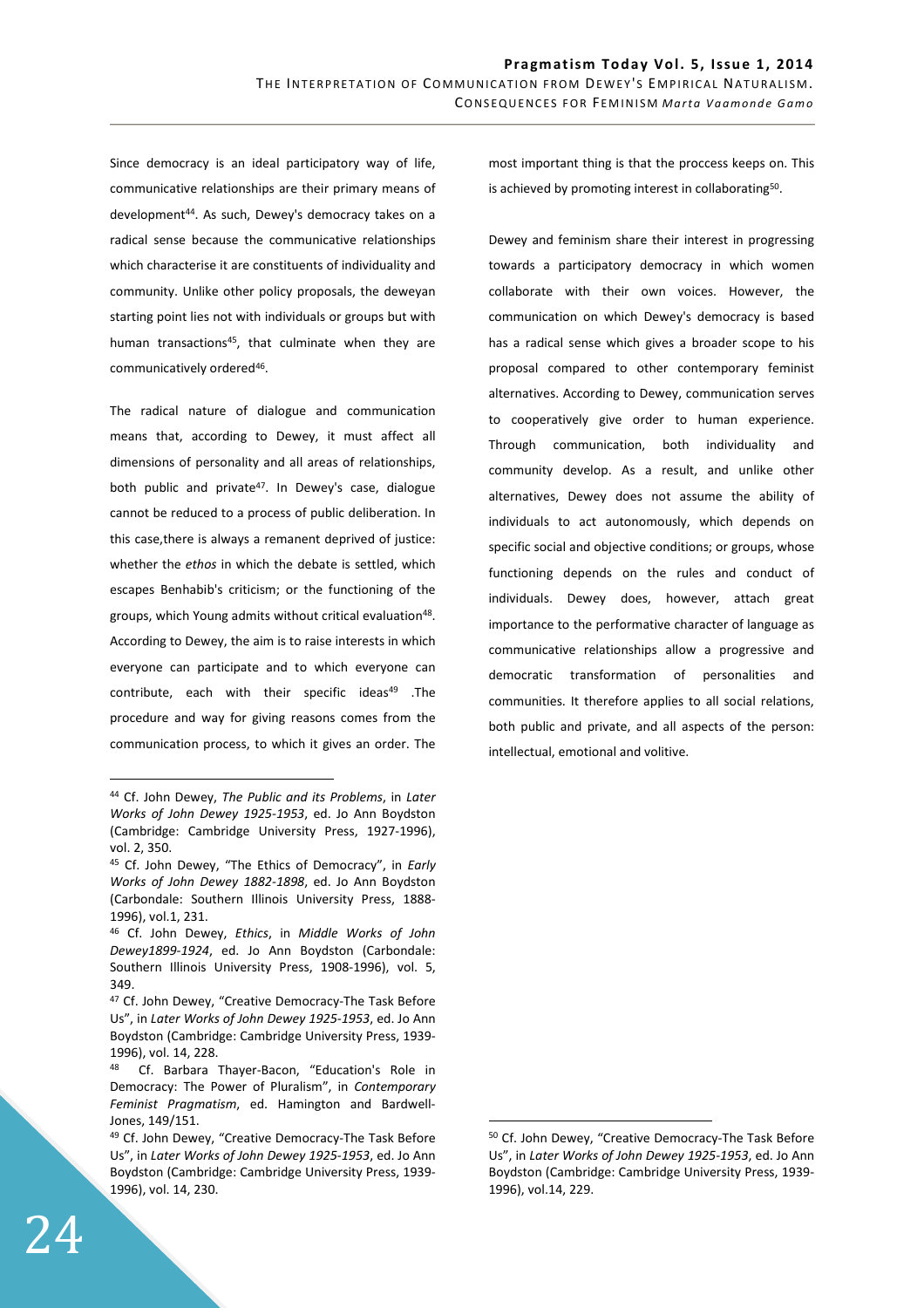### **Conclusions**

Over the last two decades, a form of pragmatist feminism has been developing, especially in the USA, which is seeking mutual enrichment of both feminism and pragmatism. Feminism completes pragmatic analysis with a gender perspective, while pragmatism offers feminism a working method which sheds light on and dissolves some of the dichotomies present in contemporary feminist debate.

In this vein, it is not surprising that Dewey has been one of the pragmatists on whom the attention of feminists has been focused. Dewey maintained a personal and philosophical relationship with feminism from the beginning of his professional career. His wife, Alice Chipman, and his friend, Jane Addams, both were part of the suffragist movement. Both collaborated in his works, his wife was the director of his Laboratory School and, when Dewey was a visiting professor in China, he teached a course on suffragism and women's rights. Dewey participated in the first Board of Hull House, of which Addams was the director, and even said that Addams decisively influenced his idea of democracy as a way of life transmitted by education. While Dewey's pragmatism was enriched by the contributions of feminism during his time, his emphasis on practices as a reference to theories gave a theoretical relevance to the practices carried out by women in social institutions such as Hull House. Feminists found support in Dewey's philosophy and a theoretical justification for their practices.

After Dewey's death, American philosophy leaned toward positivism and analytic philosophy, and continental feminism went its own way. In short, the link between Dewey and feminism broke.

Thanks to the work of Charlene Haddock Seigfried, Erin McKenna, Shannon Sullivan, Judith M. Green, Barbara Thayer-Bacon and others, the relationship between deweyan pragmatism and feminism is recovering. Dewey's pragmatism offers feminism a method for reconstructing on an empirical basis and avoiding reifications, controversial concepts in contemporary feminist debate such as subjectivity, objectivity, rationality, equality and difference. In turn, the feminist perspective gives depth to the deweyan perspective, which had paid little interest to the social powers and unconscious factors that influence behaviour and reinforce prejudice.

In the context of this Deweyan pragmatist feminism, this article presents an analysis of dialogue as a democratic process from the point of view of the Deweyan empirical method. The naturalistic and empirical interpretation of communication radicalises Dewey's proposed democracy, avoiding the criticisms relating to other democratic proposals present in the current feminist debate:

Firstly, Dewey does not understand dialogue as the result of a relationship of individuals able to act autonomously, which was of what post-modern and communitarian currents accused the liberal and critical proposals. For Dewey, individuals develop this ability over the course of their communicative relationships. However, he does not reify the social group or traditional values as determinants of behaviour either, which is of what critical and liberal feminism accuses the postmodern and communitarian alternatives. Dewey starts from human relationships, which are ordered linguistically. Language directs our experience and, therefore, both the constitution of individuality and the composition of the community depend on it.

Secondly, despite the importance Dewey places on language, he does not turn to textualism. The reference of language is experience. Relationships are aimed at cooperation and the language is used to coordinate behaviour as a joint action. It has, therefore, a practical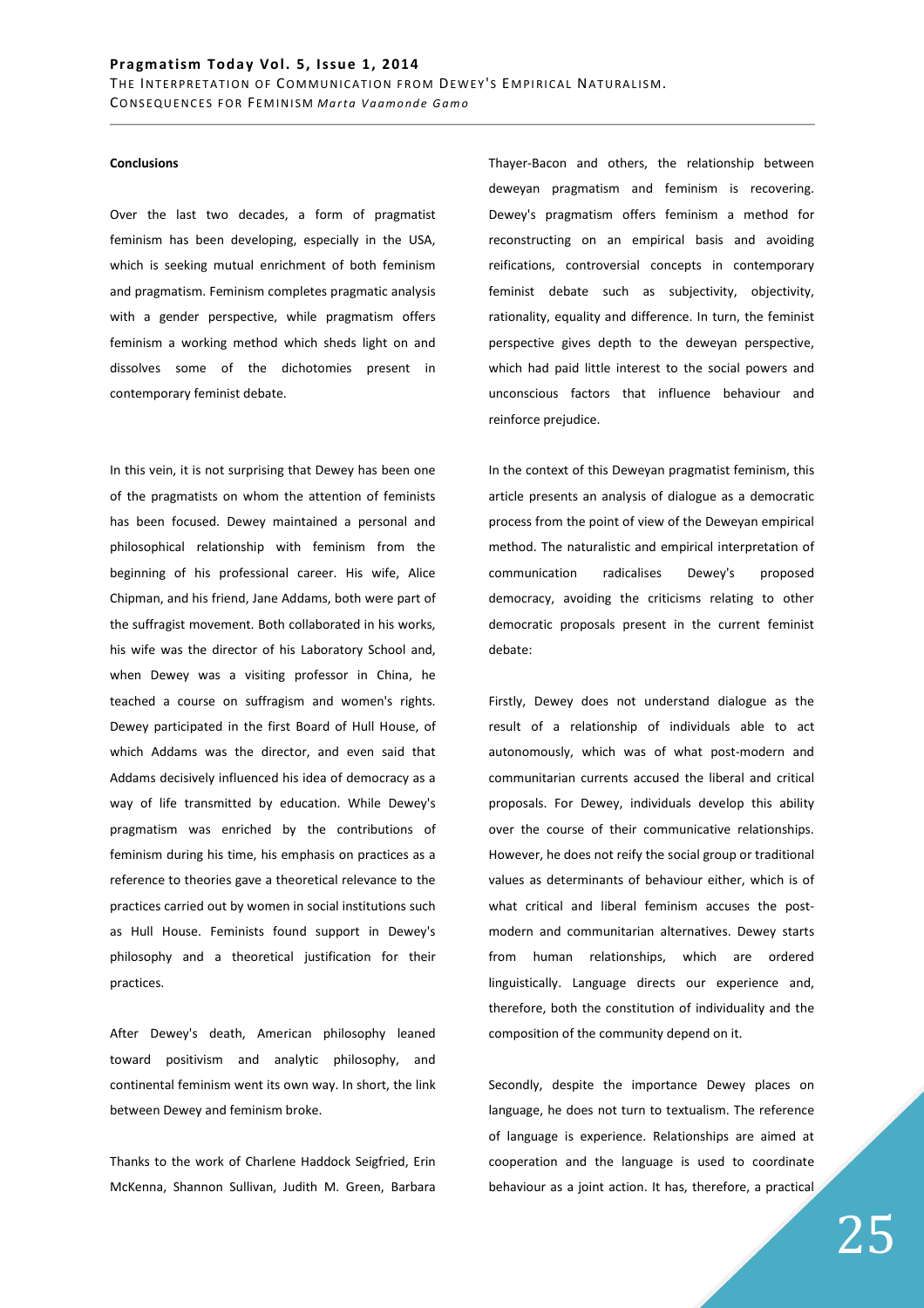dimension and purpose: it can transform the experience, shaping interests and desires, and give sense to natural phenomena. Dewey's justification for language is not transcendental, but natural and functional, so dialogue is not formally reduced. In a communicative situation, semantic, syntactic, body and affective factors are intertwined and cannot be separated. As a result, in order to establish communicative relationships and dialogues, it is not necessary to disregard desires; on the contrary, the desire to cooperate and the feeling of a need to participate should be encouraged. Post-modern currents reproachthe critical feminism for an univocal and rationalist view of the debate; Dewey does not say this. However, Dewey, unlike some post-modern currents, does not ignore the role that general rules have on behaviour or on the debate. Without the desire and the need to cooperate, relationships would not be established, but without intelligent organisation of the desires to cooperate and general criteria with which to evaluate the various proposals to be debated, the public space would fragment, which is of what the critical feminist currents, such as Seyla Benhabib's, accuse postmodern currents.

Thirdly, according to Dewey, communication serves to give order to and transform relationships that are constituents of personalities and communities. Therefore, and unlike alternative feminist democratic proposals, both critical and post-modern, dialogue cannot be reduced to a process of public deliberation. If this is the case, and depending on the subjects of political representation, there is always a remanent deprived of justice. This may be the social factors on which the autonomy of the participants in the debate depend, if the political subjects are individuals; or the internal functioning of social groups, if they are the groups. Dialogue must cover, in Dewey's opinion, the full range of both public and private relationships, and all provisions of the person: emotional, intellectual and volitive.